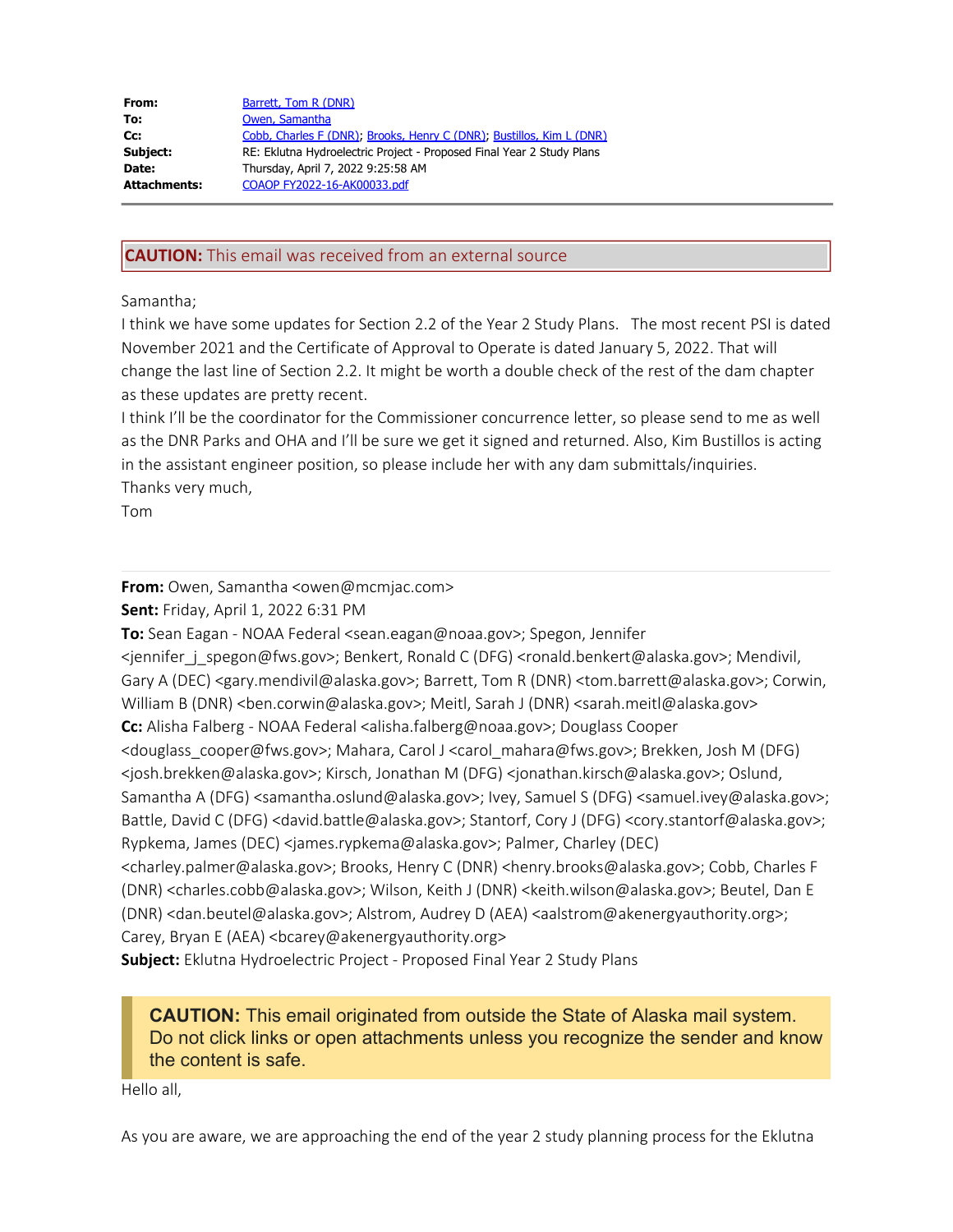Hydroelectric Project, and there are a couple key consultation steps that we need to conduct per the 1991 Fish and Wildlife Agreement.

- $\bullet$  Section 3 of the 1991 Agreement states that the study plans shall be developed by the Project Owners in consultation with the U.S. Fish and Wildlife Service (USFWS), National Marine Fisheries Service (NMFS), Alaska Department of Fish and Game (ADFG), Alaska Department of Environmental Conservation (ADEC), and the Alaska Department of Natural Resources (ADNR). The following entities are currently participating in one or more of the established Technical Work Groups (TWGs) for the project: USFWS, NMFS, ADFG, ADNR State Parks, ADNR Office of History and Archaeology (OHA), the Native Village of Eklutna (NVE), Trout Unlimited (TU), and staff from Alaska Pacific University (APU). A Proposed Year 2 Study Program Framework was presented to, and discussed with the TWGs in November 2021. The Draft Year 2 Study Plans were then distributed to the TWGs on February 11, 2022 for review and comment. The Draft Year 2 Study Plans were also distributed to ADEC and the ADNR Water Section since they are not currently participating in one of the TWGs. The Project Owners received responses and/or written comments from USFWS, NMFS, ADFG, ADEC, ADNR OHA, ADNR Water Section, NVE, TU, and The Conservation Fund. A series of meetings were held with the TWGs the week of March 21, 2022 to review any substantive comments that warranted further discussion. The Project Owners then developed a comprehensive comment-response table and have included it as an appendix to the revised year 2 study plans.
- Section 3 of the 1991 Agreement also states that the Parties to the 1991 Agreement shall review the study plans and concur with their scope of work. The Parties to the 1991 Agreement for the Eklutna Hydroelectric Project include the Project Owners (Chugach, MEA, and MOA), the USFWS, NMFS, and the State of Alaska. As you know, a meeting amongst the State agencies involved in the Project was held on February 25, 2021 to determine how the State of Alaska would concur on the scope of work in the year 1 study plans. The State agencies determined that it would be most appropriate for the Commissioners of each State agency (ADFG, ADEC, ADNR, and ADOT&PF) to sign a letter stating that they concur on the scope of work in the year 1 study plans. The Project Owners received concurrence letters from both Federal agencies and all four State agencies last year for the year 1 study plans. The Project Owners intend to follow the same process for the year 2 study plans with one exception. Per ADOT&PF, we do not need to request their concurrence for the year 2 study plans since no study flow releases are being proposed this year, and since there are no other proposed study activities that would involve their infrastructure.
- $\bullet$  Section 7 of the 1991 Agreement states that the study plans shall include a schedule for the consultation, comment, and decision making called for in the 1991 Agreement which shall be adopted by the parties in consultation with the Governor. This schedule has been included in the year 2 study plans. Consistent with the process outlined last year by the State agencies, after receiving concurrence letters from each of the Commissioners, the Project Owners will send the state concurrence letters to AEA, the Governor's representative for this project, with the Proposed Final Year 2 Study Plans for review and feedback. If AEA provides any additional feedback, the Project Owners will then follow-up with the Parties and the TWGs as